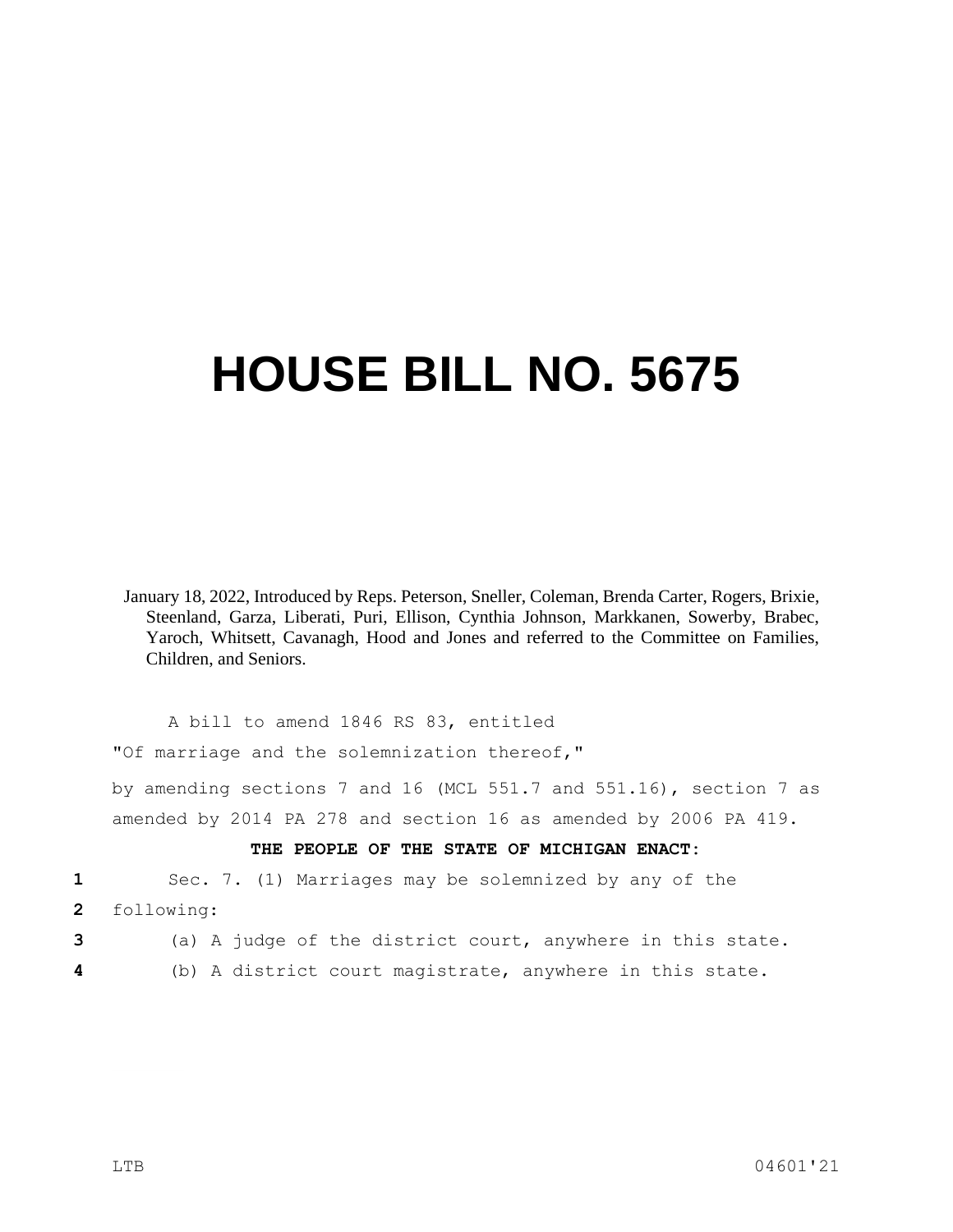(c) A municipal judge, in the city in which the judge is serving or in a township over which a municipal court has jurisdiction under section 9928 of the revised judicature act of 1961, 1961 PA 236, MCL 600.9928.

(d) A judge of probate, anywhere in this state.

(e) A judge of a federal court.

 (f) A mayor of a city, anywhere in a county in which that city is located.

 (g) A county clerk in the county in which the clerk serves, or in another county with the written authorization of the clerk of the other county.

 (h) For a county having **a population of** more than 1,500,000 inhabitants, **based on the 2010 federal decennial census,** an employee of the county clerk's office designated by the county clerk, in the county in which the clerk serves.

 (i) A minister of the gospel or cleric or religious practitioner, anywhere in this state, if the minister or cleric or religious practitioner is ordained or authorized to solemnize marriages according to the usages of the denomination.

 (j) A minister of the gospel or cleric or religious practitioner, anywhere in this state, if the minister or cleric or religious practitioner is not a resident of this state but is authorized to solemnize marriages under the laws of the state in which the minister or cleric or religious practitioner resides.

 **(k) A supervisor of a township in the county in which that township is located.**

 (2) A person authorized by this act to solemnize a marriage shall keep proper records and return licenses and certificates as required by section 4 of 1887 PA 128, MCL 551.104.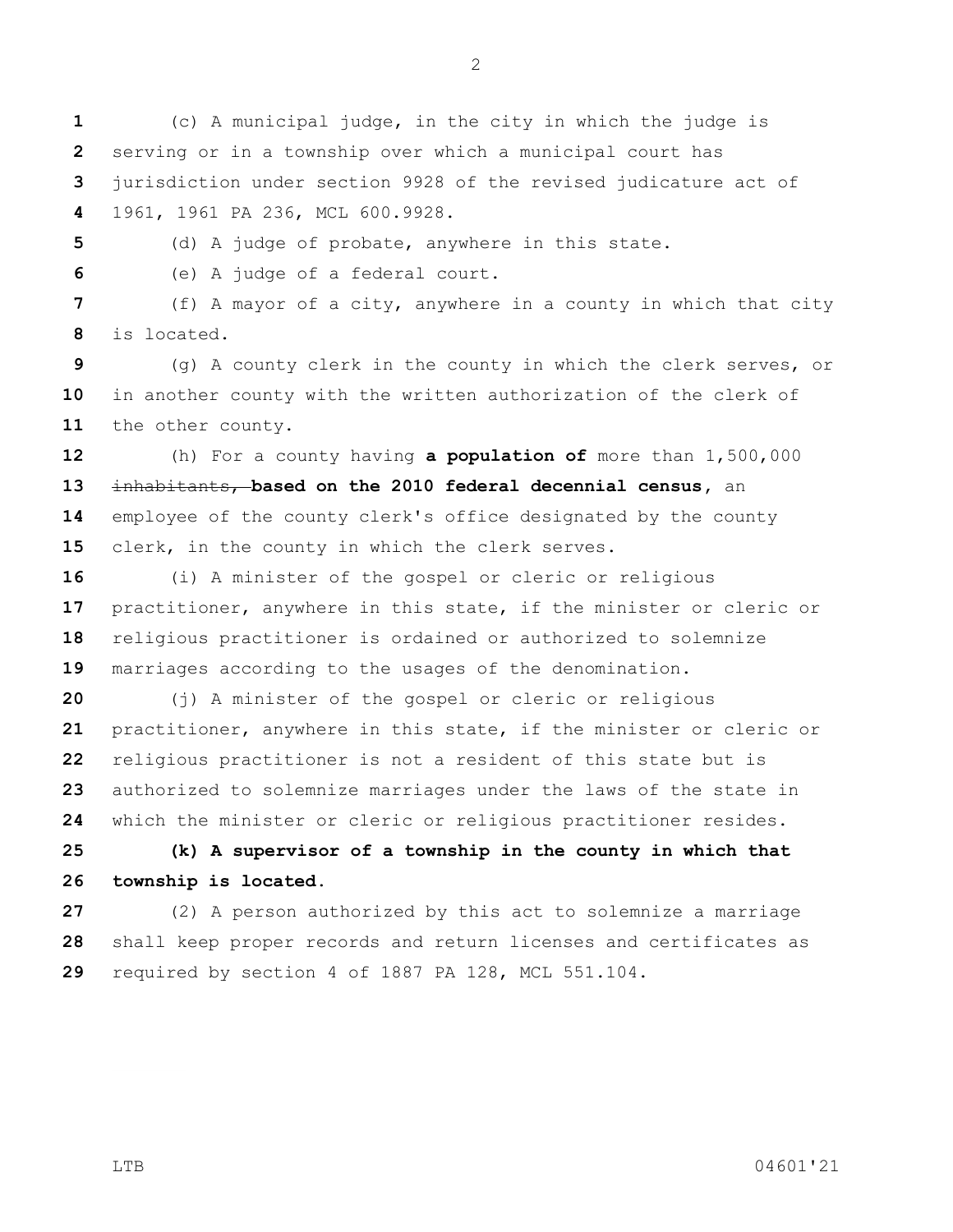(3) If a mayor of a city solemnizes a marriage, the mayor shall charge and collect a fee to be determined by the council of that city, which shall be paid to the city treasurer and deposited in the general fund of the city at the end of the month.

 (4) If the county clerk or, in a county having **a population of**  more than 1,500,000 inhabitants, **based on the 2010 federal decennial census,** an employee of the clerk's office designated by the county clerk solemnizes a marriage, the county clerk shall charge and collect a fee to be determined by the commissioners of the county in which the clerk serves. The fee shall be paid to the treasurer for the county in which the clerk serves and deposited in the general fund of that county at the end of the month.

 **(5) If a supervisor of a township solemnizes a marriage, the township supervisor shall charge and collect a fee to be determined by the board of that township, which shall be paid to the township treasurer and deposited in the general fund of the township at the end of the month.**

 Sec. 16. A marriage solemnized before an individual professing 19 to be a district judge, common pleas court judge, district court magistrate, municipal judge, judge of probate, judge of a federal court, mayor, the county clerk or, in a county having **a population of** more than 2,000,000 inhabitants, **1,500,000 based on the 2010 federal decennial census,** an employee of the county clerk designated by the clerk to solemnize marriages, or a minister of the gospel or cleric or religious practitioner**,** shall not be considered or adjudged to be **or supervisor of a township is not**  27 void <del>, nor shall a</del>nd the validity of the marriage be-is not affected, on account of a want **lack** of jurisdiction or authority by that individual if the marriage was consummated with a full belief